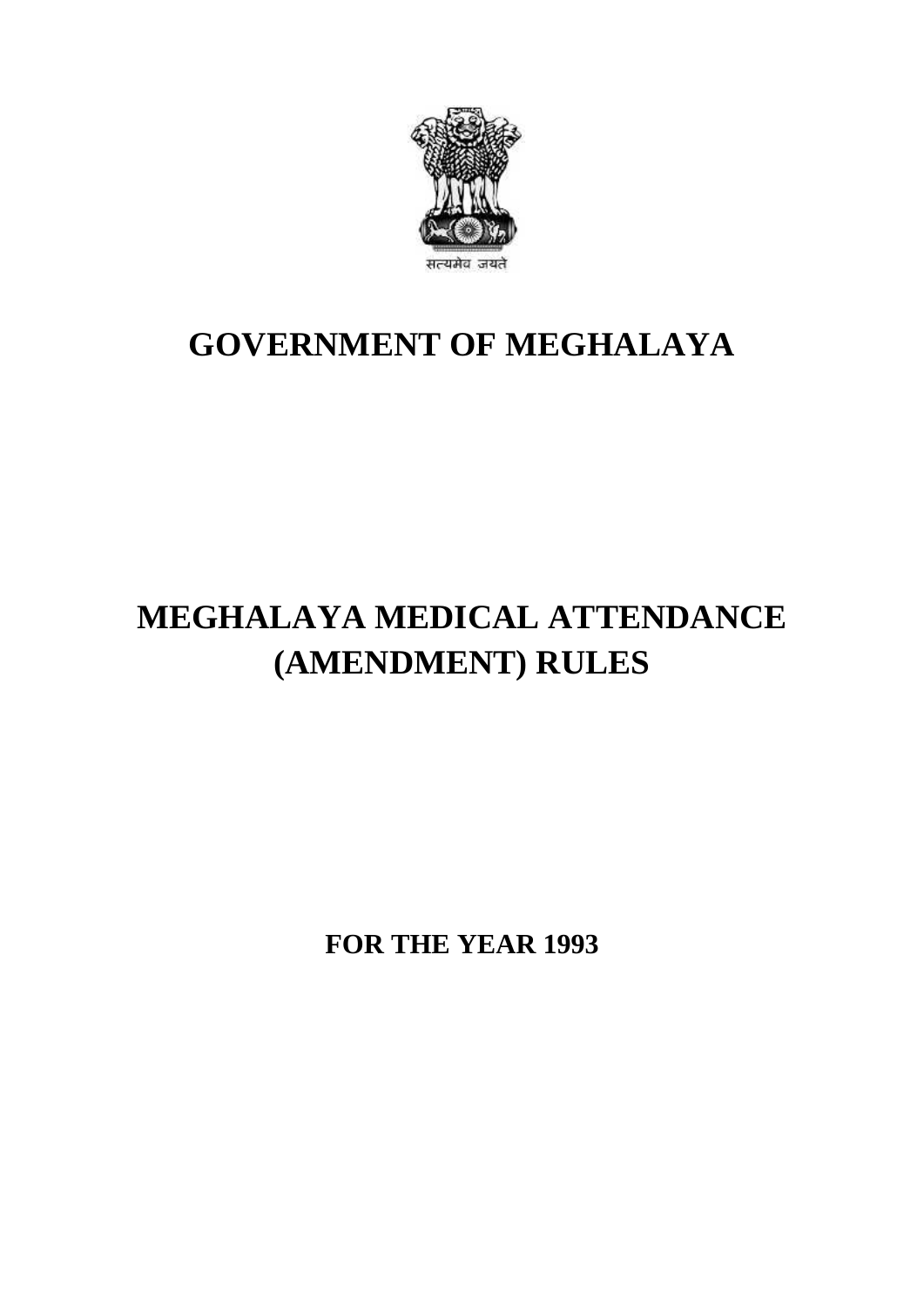### **GOVERNMENT OF MEGHALAYA HEALTH AND FAMILY WELFARE DEPARTMENT**

**….**

#### ORDERS BY THE GOVERNOR

#### **NOTIFICATION**

### The  $19^{th}$  June, 1993

MOTIFICATION<br>The 19<sup>th</sup> June, 1993<br>No. Health. 151/88/61:- In exercise of the powers conferred by the proviso to Article<br>309 of the Constitution, the Governor of Meghalaya is pleased to make the following rules Further to amend the Meghalaya Medical Attendance Rules, 1993<br>Solo of the Constitution, the Governor of Meghalaya is pleased to make the foll<br>further to amend the Meghalaya Medical Attendance Rules, 1981, namely:-<br>Short ti No. Health. 151/88/61:- In exercise of the powers conferred by the proviso to Article<br>309 of the Constitution, the Governor of Meghalaya is pleased to make the following rules<br>further to amend the Meghalaya Medical Attenda No. Health. 151/88/61:- In exercise of the pow<br>309 of the Constitution, the Governor of Meghalaya<br>further to amend the Meghalaya Medical Attendance F<br>Short title and 1. (1) These rules may be called<br>commencement (Amendment

Short title and 1. (1) These rules may be called the Meghalaya Medical Attendance<br>commencement (Amendment) Rules, 1993.<br>(2) They shall come into force at once.<br>Insertion of a 2. In the Meghalaya Medical Attendance Rules, 1

(2) They shall come into force at once.

- new rule 9A following shall be inserted as new rule 9A, namely
	- "Transplantation "9A. Where any person donates his kidney for transplantation in the body of a Government servant or any of his family members, the Government servant shall be reimbursed of the expenses incurred on the surgery and post-operation care of such person".

Sd/ - P.J. BEZELEY<br>Commissioner & Secretary to the Govt. of Meghalaya Sd/ - P.J. BEZELEY<br>Commissioner & Secretary to the Govt. of Meghalaya<br>Health and Family Welfare Department Health and Family Welfare Department Commissioner & Secretary to the Govt. of Meghalaya<br>
Health and Family Welfare Department<br>
...<br>
Memo No. Health. 151/88/61-A, Dt. Shillong, the 19<sup>th</sup> June, 1993.<br>
Copy to:-

…

Copy to:-

- 
- 1) Multimum Administrative Departments/Heads of Departments.<br>
1) All Administrative Departments/Heads of Departments.<br>
2) The Director of Printing and Stationery, Meghalaya for favor. 2) The Director of Printing and Stationery, Meghalaya for favour of publication in the Gazette. Gazette. 2) All Administrative Departments/Heads of Departments.<br>
2) The Director of Printing and Stationery, Meghalaya fo<br>
Gazette.<br>
3) The D. H. S (MI), Meghalaya, Shillong.
-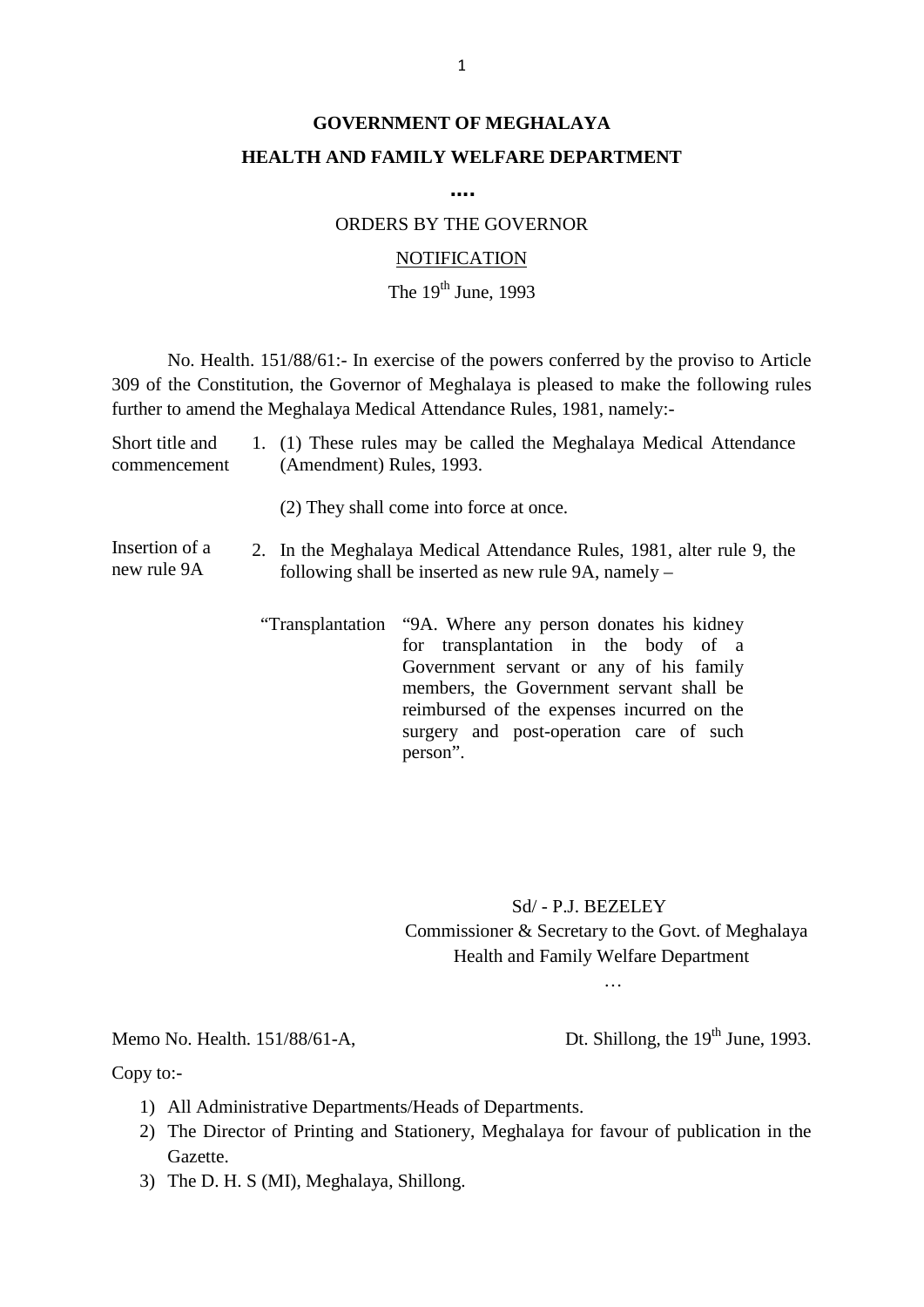- 
- 2<br>4) The D. H. S (MCH&FW), Meghalaya, Shillong.<br>5) The D. H. S (Research), Meghalaya, Pasteur Hills, Sl 2<br>
4) The D. H. S (MCH&FW), Meghalaya, Shillong.<br>
5) The D. H. S (Research), Meghalaya, Pasteur Hills, Shillong.<br>
6) Law (B) Department.
- 
- 4) The D. H. S (MCH&FW).<br>5) The D. H. S (Research), N<br>6) Law (B) Department.<br>7) Finance (AF) Deptt. Wit 7) Finance (AF) Depthecence to their U/O endorsement in File No. Health<br>
7) Finance (AF) Deptt. With reference to their U/O endorsement in File No. Health 114/90 dt. 24-2-93

By Order etc.,

Under Secy. to the Govt. of Meghalaya,

Health & F.W. Department.